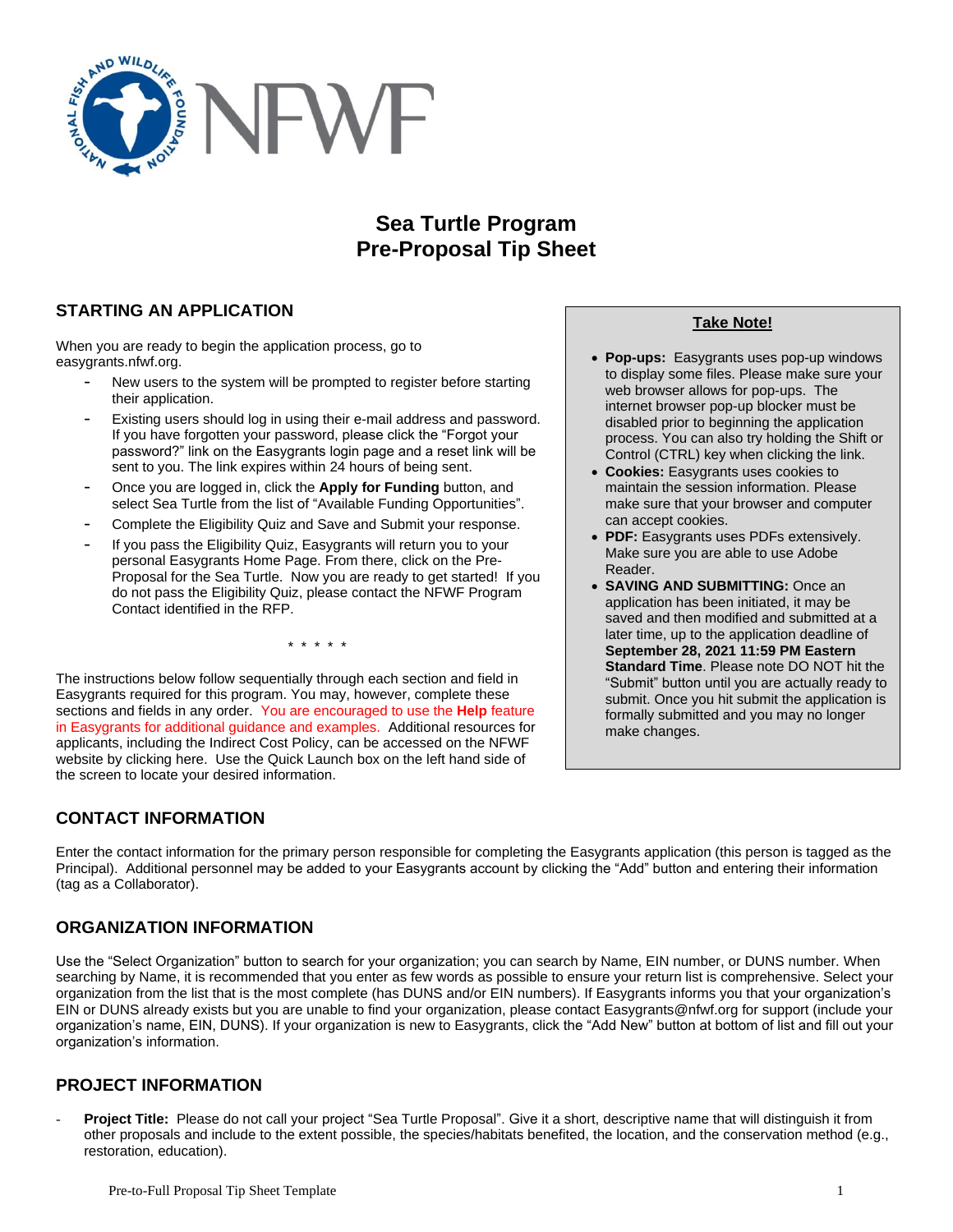- o In most cases, all words should be **capitalized** except for prepositions (e.g. "of," "with," "into," "for") and the words "and" and "the."
- o If location is not already indicated in the Project Title, then include a two-letter state abbreviation for **each** state in parentheses. If location is truly national then indicate the state abbreviation of the grantee office.
- o Do **not** include the word "Project."
- o Do **not** add a period at the end of the title.
- $\circ$  (Keep to 100 character limit, including spaces (even though the system allows more))
- **Project Title Examples:**
	- o **Original:** *Transitioning EM from pilot to integrated component of NPRP*
		- **Edited:** *Integrating Electronic Monitoring into the Groundfish Observer Program (AK)*
	- o **Original:** *CAUSE "Trash Talk" Program*
		- **Edited:** *Building Community Awareness of the Positive Role of Industry Investments in Conservation (PA)*
- **Project Start Date:** Projects should begin within six months of the award announcement date.
- **Project End Date:** Projects should be completed within one to 24 months of the project start date.
- **Description:** Should be two sentences long in most cases. The first sentence should **start with a verb** and clearly state **the main activity/method being used** to address a specific species/habitat and location. The second sentence should begin with "**Project will**" and state the **expected outcome** from the investment and relevance to conservation. Please refrain from using pronouns such as I, we, our, etc. (Keep to 300 character limit, including spaces (even though the system allows more))
- **Examples:**
	- o **Original:** *Via this three year program we will take the urgently needed steps to effectively quantify test lobster gillnet gear modifications as potential solutions to hawksbill bycatch at priority NFWF assessment sites Central America, continue tracking spatial and temporal aspects of hawksbill bycatch in local gillnet fleets, ensure the engagement of local fishers necessary for current/future research and conservation, and collaboratively develop a strategy for ongoing fisheries research in the region.*
	- o **Edited:** *Test gear modifications in the lobster gillnet fishery for potential in reducing hawksbill sea turtle bycatch at priority sites in El Salvador. Project will continue to monitor bycatch across three sites in and near the Gulf of Fonseca and build collaborative relationships with fishing communities to identify and test economically neutral or beneficial options for reducing unsustainable bycatch.*
- Abstract: Provide a more detailed description of your project; including location, purpose, major activities, target species, specific habitat, outcomes (deliverables at the end of the grant period) and partners. If this is an international project (or if work is to be completed outside of the US or US territories), please provide one or two sentences explaining the importance/connection to the U.S. Please refrain from using pronouns such as I, we, our, etc. (1500 character limit, including spaces)
- **The Abstract should simply and clearly answer these questions:** 
	- o What is the action, and what species will benefit?
	- o What is the background and specific conservation challenge?
	- o What solutions will the project provide?
	- o What are the specific outcomes?
- **Project Location Description:** Please include the state and county/city where the project will occur. This field should contain geographic location without narrative language. Do not include geographic coordinates or addresses in this field. (200 character limit, including spaces)
	- If multiple values are entered for a local project, they should be ordered from smallest to largest in terms of geographic scope (e.g., "Franklin, New London County, Connecticut").
	- o Examples:
		- **Nationwide**
		- Town Creek Harbor, Beaufort, North Carolina
		- Coastal Massachusetts, Rhode Island, New York, and New Jersey
		- South Tract of the Bitter Lake National Wildlife Refuge near Roswell, New Mexico
		- Milne Bay, Papua New Guinea
		- Canyon Creek, a tributary to the Teton River, Idaho
		- Prairie Pothole region of North Dakota
- **Requested Amount:** Grant requests must be between \$25,000 and \$500,000 but most awards under this funding opportunity will range between \$50,000 and \$250,000.

### **UPLOADS**

To complete your application, you must upload one or more files into Easygrants. In general, please minimize the file size of your uploads, and especially files that include photos, diagrams or logos. There is a file size limit of 15 megabytes.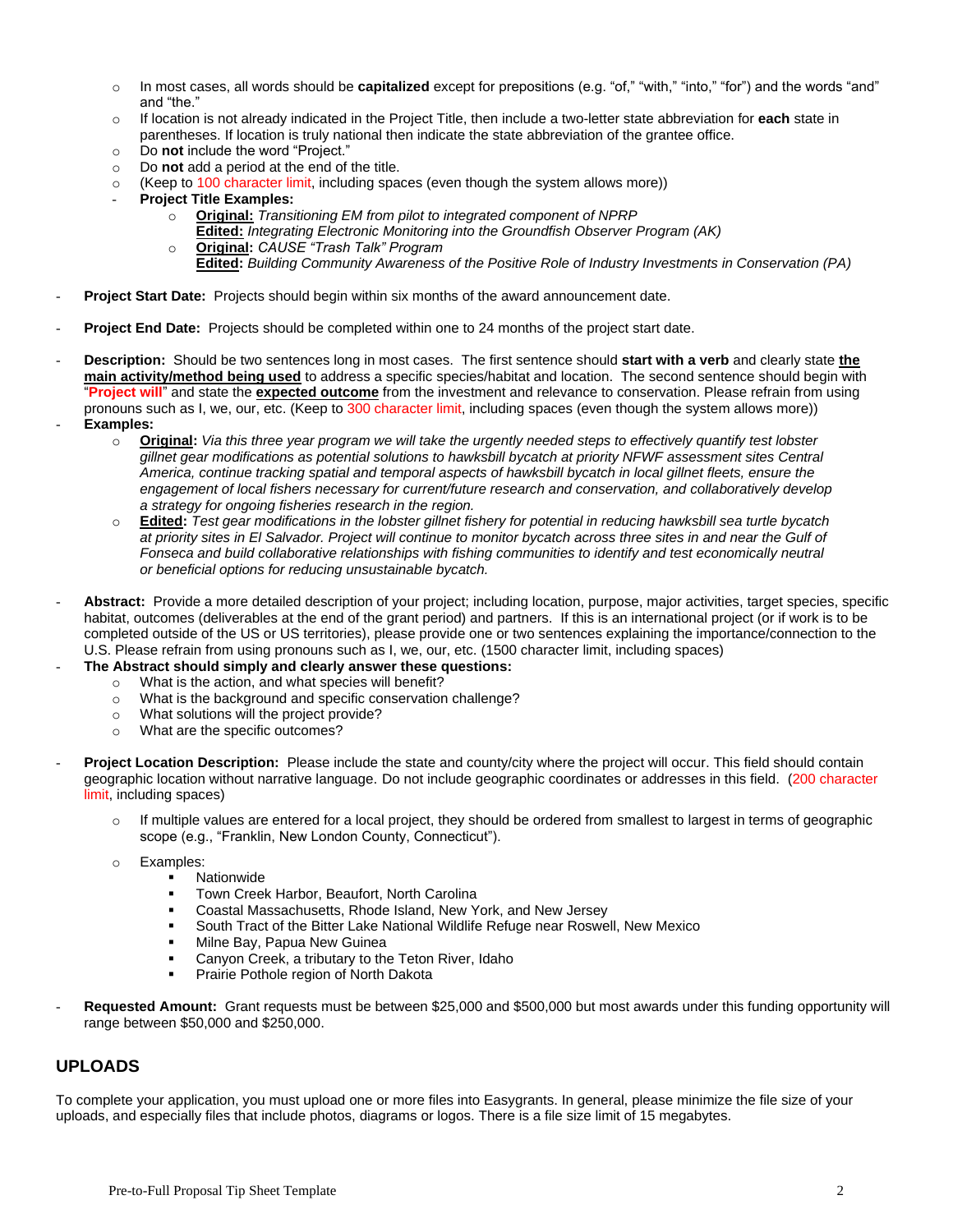- **Pre-Proposal Narrative:** The most important upload is your actual pre-proposal narrative. The **pre-proposal narrative template** may be downloaded from Easygrants at any time and completed at your leisure. It must be uploaded back into your Easygrants application before your application may be submitted. The narrative may not exceed two (2) pages in total length.
- Map of Project Site: A site map or key photo may be uploaded as part of your pre-proposal if needed to convey project context, but it not required. More opportunities for this type of information is provided if the application is invited to submit a full proposal.

## **MATCHING CONTRIBUTIONS**

Projects must have a minimum match of 1:1 non-federal cash or in-kind contributions. Larger match ratios and matching fund contributions from a diversity of partners are encouraged and will be more competitive. If you are having trouble meeting the 1:1 match requirement please reach out to the Program Lead listed on the RFP prior to the application deadline.

Click the "Add" button to add sources of matching contributions, and list each source separately in the space provided. Match consists of the portion of project costs not paid with NFWF funds and may be in the form of cash, in-kind or volunteer contributions. Match must meet all of the following criteria:

Non-federal Matching Contributions:

- Verifiable from the grantee's records
- Not included as contributions for any other Federal award
- Reasonable and necessary for accomplishment of project or program objectives
- Committed directly to the project and used within the period of performance
- Allowable under OMB 2 CFR 200 Cost Principles

Federal Matching Contributions\*:

- Verifiable from the grantee's records
- Reasonable and necessary for accomplishment of project or program objectives
- Committed directly to the project and used within the period of performance

*\*While they do not count toward the non-federal matching requirement, applicants are encouraged to include federal contributions to demonstrate the full scope and support of the project or to meet the match requirement of a non-federal NFWF program.*

### **REVIEW and SUBMIT**

When you are ready to submit, each section of your proposal should be indicated "Complete" with a green check mark  $(\checkmark)$  in the "Status" column. If any section is indicated "Incomplete" with a red (X), you will not be able to submit and must go back and check your work in each section that is "Incomplete". The Validation Status section in the Review and Submit section of the application explains why the system indicates a section is "Incomplete".

To view and save your proposal you may click on the "View PDF" button. This function creates a composite file with all of the fields and substantive uploads, which you may then save as a stand-alone document. Please note that some of the financial documentation will be excluded from the composite file, but will be received by NFWF upon submission. Once you have reviewed your pre-proposal for accuracy, click the "Submit" button to officially submit your proposal. Upon submission, you will receive a confirmation email from Easygrants@nfwf.org.

### **FREQUENTLY ASKED EASYGRANTS QUESTIONS**

### **1. How do I get back into the Easygrants online system when locked out?**

Please send an email to Easygrants Helpdesk (Easygrants@nfwf.org) with your name, easygrants ID #, e-mail address, phone number, program you are applying to, and a description of the issue.

### **2. I forgot my Easygrants password. How do I get this information sent to me?**

Please go to easygrants.nfwf.org, click the "Forgot your password?" link, enter your e-mail address as the Login ID, and click Submit. Easygrants will e-mail you a copy of your login information. Please note that the reset password link expires after 24 hours of being sent. If it has been longer than 24 hours since the initial request you will have to request another link in order to reset your password. If you are unable to log in after having attempted to reset your password please send an email to Easygrants Helpdesk (Easygrants@nfwf.org) with your name, easygrants ID #, e-mail address, phone number, program you are applying to, and a description of the issue.

#### **3. I have finished my proposal and it is not showing up as completed.**

Please remember to hit the "submit" button in the Review and Submit section of the application when you have completed the application. When a task is properly submitted in easygrants the task will no longer be visible on the user's homepage.

### **4. How will I know when NFWF has received my completed application?**

You will receive an automated notification from Easygrants@nfwf.org.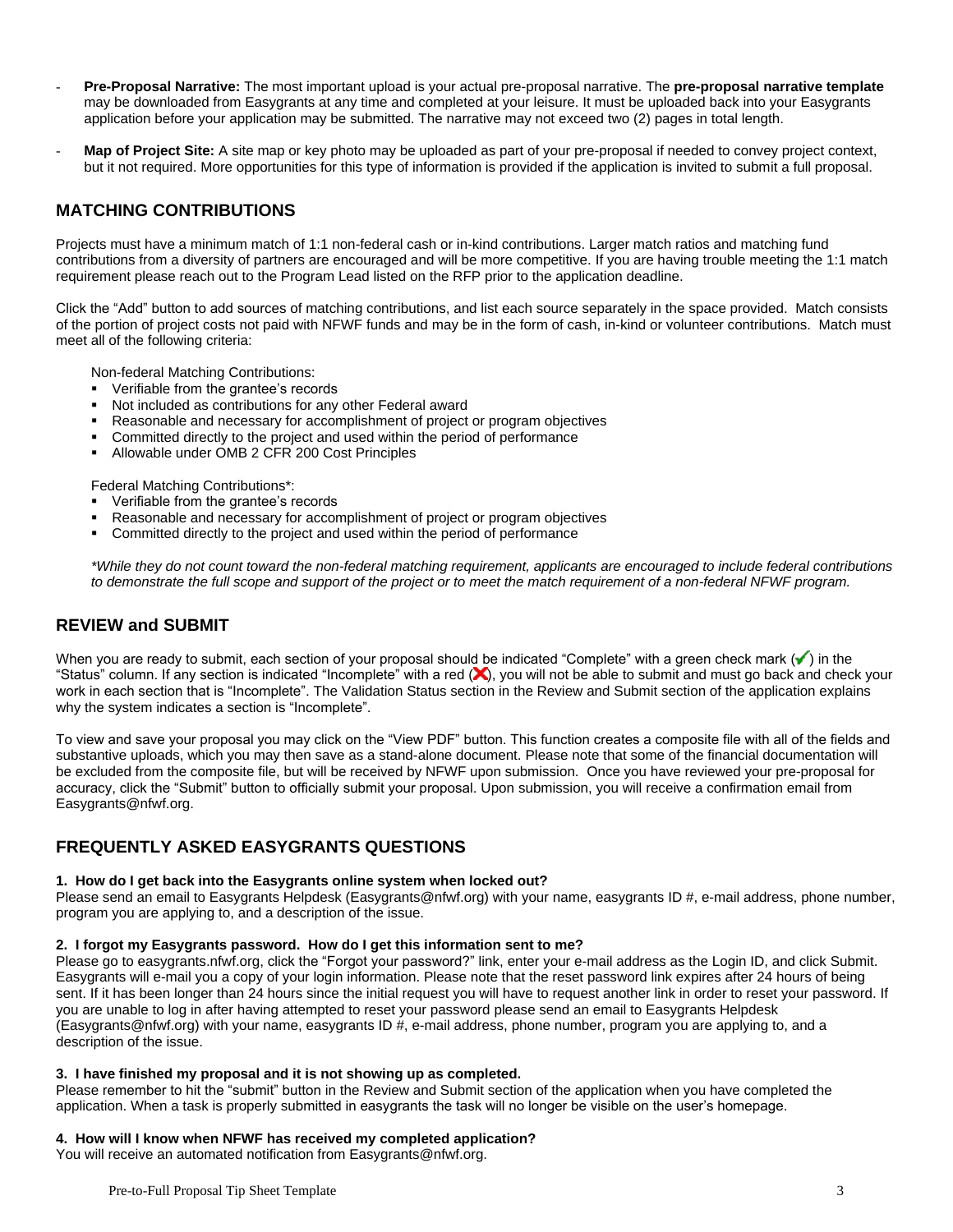### **5. I completed the application and it will not submit. Why not?**

If you are unable to submit your application, go to the Review and Submit form in the application.If any section is indicated "Incomplete" with a red  $(X)$ , there will also be an explanation as to why the system indicates the section is "Incomplete". You must go back and check your work in each section that is "Incomplete". Below are two examples that frequently prevent submission:

- 1) Check the Project Information section of the Easygrants online application "Requested Amount" to see if it matches your budget grand total. The amounts must match **exactly** (down to the cent) for you to be able to submit a proposal. Please edit your Requested Amount and/or budget if needed.
- 2) Do not complete sections of the budget where you have no costs. If you entered "0" for any budget line items, delete those line items. Placing a "0" in these line items will prevent you from submitting a proposal.

### **6. What should I do if a page crashes in Easygrants?**

If you receive a System Encountered Error it is important to follow the instructions on the page

- 1) First, click **Resume** and you should return to the previous page. Check if the action you tried to complete occurred. If the action did not complete, make a note of what page you are on and what button or link you are clicking.
- 2) Retry the action. If the system crashes again you must click the **Send an E-mail** to report the issue. This will open a Send Error Message E-mail page in a new window or tab. **Do not skip these steps and e-mail Easygrants Helpdesk yourself; we need the information in this e-mail to resolve your issue.**
- 3) In the email to Easygrants Helpdesk, please enter your name, easygrants ID #, e-mail address, phone number, and a description of what happened. The description needs to include what page you were on, what data you may have typed into the page, what button/link you clicked, and what you were trying to do.
- 4) Click **Submit** to send the message and report the error. This will be sent to the NFWF Easygrants Helpdesk along with additional technical information sent by Easygrants.

### **7. I need to download a copy of my submitted proposal.**

To download a copy of your proposal after submitting please go to your Home screen, click the **View All Tasks** button, and find your proposal in the list of tasks. Click **View PDF** to download a copy of your proposal. If the PDF does not open or begin downloading please try again, holding the Shift or Control (CRTL) key on your keyboard to override your pop-up blocker. Please note that proposals are only available for a limited time after a cycle closes.

### **HELP WITH THE EASYGRANTS ONLINE SYSTEM**

For Easygrants technical support please contact our Helpdesk at Easygrants@nfwf.org or leave a message at 202-595-2497. Please include your name, easygrants ID #, e-mail address, phone number, program you are applying to, and a description of the issue. Helpdesk hours are 9:00 AM to 5:00 PM EST, Mon-Fri.

### **GENERAL QUESTIONS ABOUT THE RFP**

Michelle Pico Program Director, Marine Conservation Pico@NFWF.org

Arielle Mion Program Coordinator Arielle.Mion@NFWF.org

## **IF YOU HAVE RECEIVED AN EMAIL FROM EASYGRANTS@NFWF.ORG INVITING YOU TO SUBMIT A FULL PROPOSAL, PLEASE CONTINUE WITH THE FOLLOWING PAGES OF INSTRUCTION.**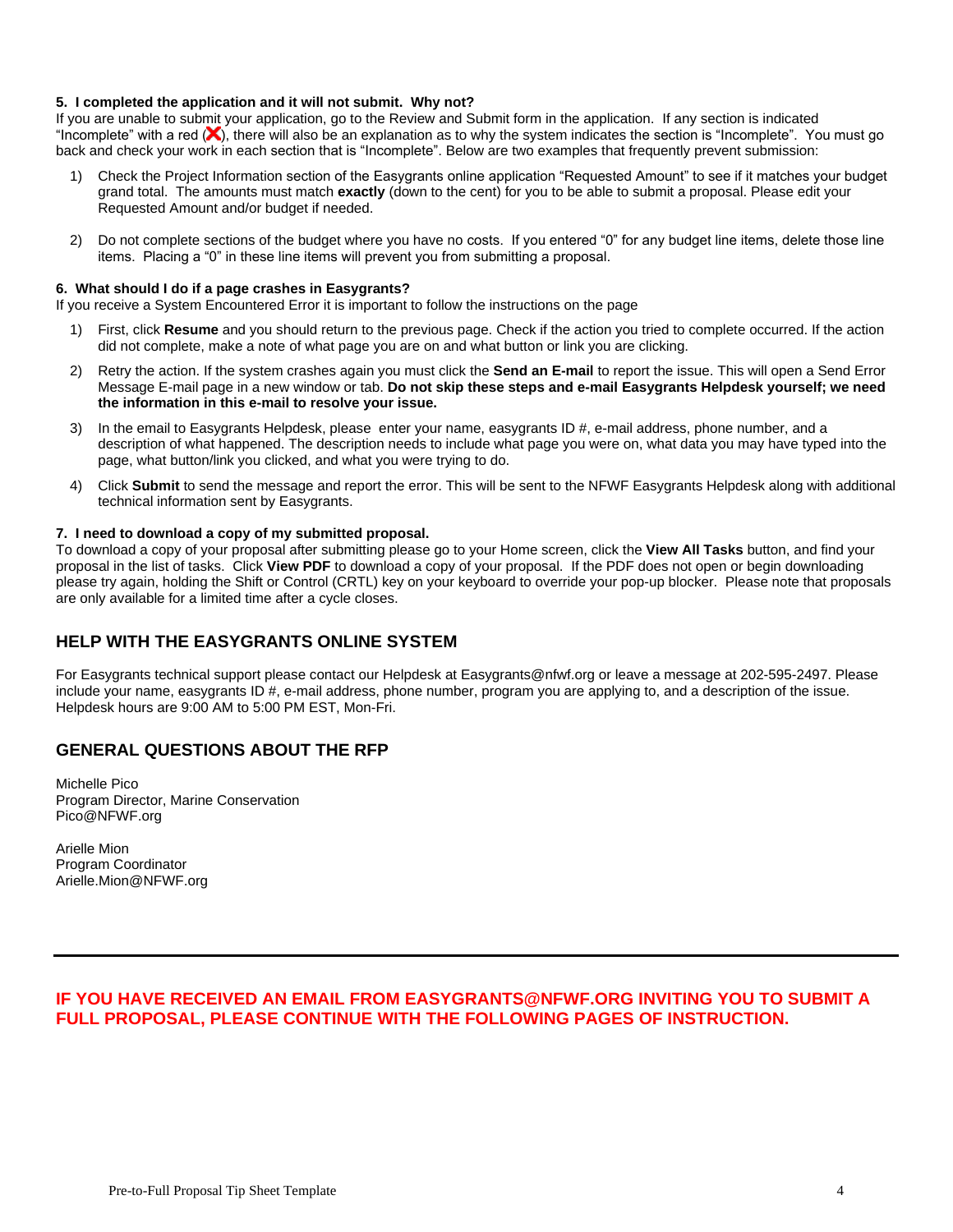# **Sea Turtle Program Full Proposal Tip Sheet**

### **IF YOU HAVE RECEIVED AN EMAIL FROM EASYGRANTS@NFWF.ORG INVITING YOU TO SUBMIT A FULL PROPOSAL, please continue on with these instructions.**

# **CONTINUING YOUR APPLICATION**

When you are ready to continue the application process, go to easygrants.nfwf.org.

- Enter your login ID and password. If you have forgotten you password, Easygrants will e-mail one to you.
- Once you are logged in, the Full Proposal "To Do" item and its due date will appear on your Home page.
- Click "Full Proposal" task link to begin.

\* \* \* \* \*

The instructions below follow sequentially through each section and field in Easygrants required for this program. You may, however, complete these sections and fields in any order. You are encouraged to use the **Help** feature in Easygrants for additional guidance and examples. Additional resources for applicants, including the Indirect Cost Policy, can be accessed on the NFWF website by clicking here. Use the Quick Launch box on the left hand side of the screen to locate your desired information.

# **CONTACT INFORMATION**

## **Take Note!**

- **Pop-ups:** Easygrants uses pop-up windows to display some files. Please make sure your web browser allows for pop-ups. The internet browser pop-up blocker must be disabled prior to opening your application. You can also try holding the Shift or Control (CTRL) key when clicking the link.
- **Cookies:** Easygrants uses cookies to maintain the session information. Please make sure that your browser and computer can accept cookies.
- **PDF:** Easygrants uses PDFs extensively. Make sure you are able to use Adobe Reader.
- **SAVING AND SUBMITTING:**  Modifications to applications may be saved and submitted at a later time, up to the application deadline of **November 9, 2021 11:59 PM Eastern Standard Time**. Please note DO NOT hit the "Submit" button until you are actually ready to submit. Once you hit submit the application is formally submitted and you may no longer make changes.

This section will be pre-populated with information from your pre-proposal; however, you may update this section with additional project personnel or changes to personnel roles.

# **ORGANIZATION INFORMATION**

This section will be pre-populated with information from your pre-proposal.

# **PROJECT INFORMATION**

The following fields will be pre-populated with information from your pre-proposal; however, you may edit these fields to make improvements or to reflect changes in your project:

- **Project Title**
- **Project Start Date**
- **Project End Date**
- **Description**
- **Abstract**
- **Requested Amount**

# **PROJECT LOCATION**

The following fields require new information not provided previously:

- Project Location Country: Insert required country
- **Project Location State/Province:** Select all states/providences that apply.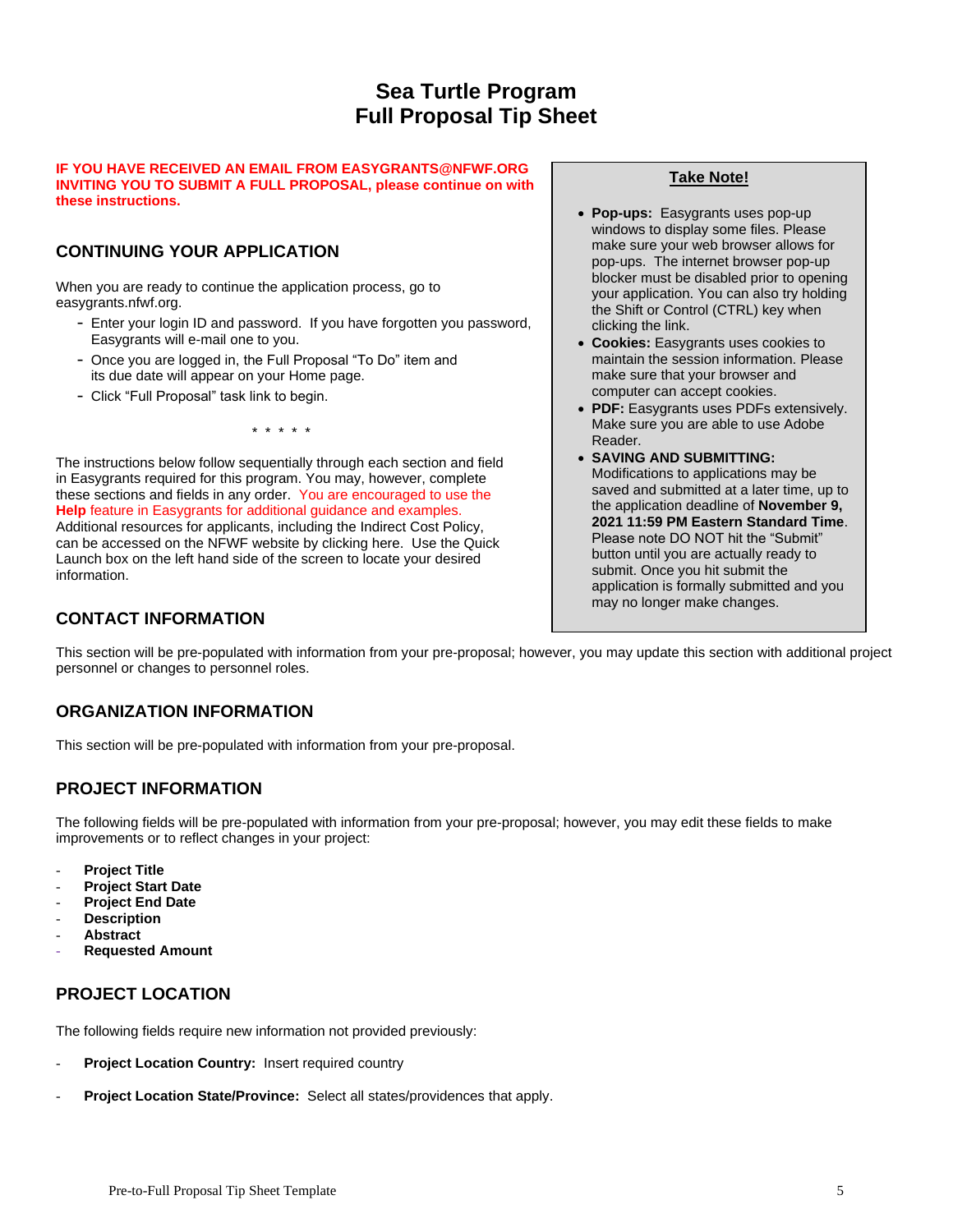- **Project Location U.S. Congressional District(s):** As of January 1, 2013, Congressional District lines were redrawn in many states. Please carefully review the district(s) for your project's location. If you are not sure what the Congressional District(s) should be, you can enter the project zip codes or addresses at http://www.govtrack.us/congress/members/map to determine the correct district(s) for your project. If your project takes place statewide, please select the "All Districts" option for that state.
- **Project Location Description:** This field will be pre-populated with information from your pre-proposal; however, you may edit to reflect changes or refinements to your project location.

### **MAP**

This section allows you to map the location(s) of your proposed project. Follow the page instructions provided in Easygrants. For more detailed assistance, refer to the Map Page Help document or Mapping Video Tutorial.

- Navigate to the map window and click "Save" at the bottom of the page to begin mapping your project.
	- There are three methods of submitting the location(s) of your project:
		- o Upload a Shapefile
		- o Select by Geography
		- o Draw a Custom Area
- Once your location(s) have been created, click "Submit Project Location".
- To finalize your location, click the "Confirmation" check box at the bottom of the page.
- Then click "Save" (or "Save & Continue") to save your map and move to the next task.

### **UPLOADS**

To complete your application, you must upload one or more files into Easygrants. In general, please minimize the file size of your uploads, and especially files that include photos, diagrams or logos. There is a file size limit of 15 megabytes.

- **Full Proposal Narrative:** The most important upload is your actual full proposal narrative. The **full proposal narrative template** may be downloaded from Easygrants at any time and completed at your leisure. It must be uploaded back into your Easygrants application before your application may be submitted. The narrative may not exceed eight (8) pages in total length.
- In addition to the narrative, several other files should be uploaded. Following is guidance regarding all required and optional uploads:

| <b>Upload</b>                                | <b>Required</b> | <b>Notes</b>                                                                                                                                                                                                                                                                           |
|----------------------------------------------|-----------------|----------------------------------------------------------------------------------------------------------------------------------------------------------------------------------------------------------------------------------------------------------------------------------------|
| Narrative                                    | Yes             | Template provided in Easygrants online application "Uploads" section.                                                                                                                                                                                                                  |
| <b>Project Maps</b>                          | Optional        | In addition to the Mapping Tool, please submit maps and/or diagrams of on-site<br>work proposed, if applicable. Strongly recommended for restoration or green<br>infrastructure projects.                                                                                              |
| Letters of Support                           | Optional        | Recommended from significant partners, especially those providing matching<br>contributions. Letters of support should not be mailed directly to NFWF.<br>Scan all letters of support into one single file and upload the file in the "Uploads"<br>section of your online application. |
| Other documents                              | Optional        | Ten (10) page limit.                                                                                                                                                                                                                                                                   |
| Statement of Litigation                      | Yes             | Template provided in Easygrants online application "Uploads" section. Federal,<br>state, and local government applicants are not required to complete this section.                                                                                                                    |
| Board of Trustees or<br><b>Directors</b>     | Yes             | Provide a list of members. If your organization is not a nonprofit and does not<br>have a Board, upload a document stating that none exists.                                                                                                                                           |
| <b>GAAP Audited Financial</b><br>Statements* | Yes             | Please refer to the Required Financial Documents and FAQs webpage for details<br>on all financial information required for submission.                                                                                                                                                 |
| IRS Form 990*                                | Yes             | Please refer to the Required Financial Documents and FAQs webpage for details<br>on all financial information required for submission.                                                                                                                                                 |
| Single Audit*                                | Yes             | Please refer to the Required Financial Documents and FAQs webpage for details<br>on all financial information required for submission.                                                                                                                                                 |
| Photos                                       | Yes             | Please compress photos to minimize file size. 3 photos maximum.                                                                                                                                                                                                                        |

\*If your organization has recently applied to NFWF for a grant and valid information is already on file in Easygrants and is current, you will not be asked for these uploads and these categories will not appear for you in Easygrants. Also, please note that financial documents may not show a 'successfully converted' status when you are uploading them. This is because financial documents are not pulled into the full proposal PDF but are stored in a separate part of the easygrants system which can only be accessed by NFWF staff once uploaded.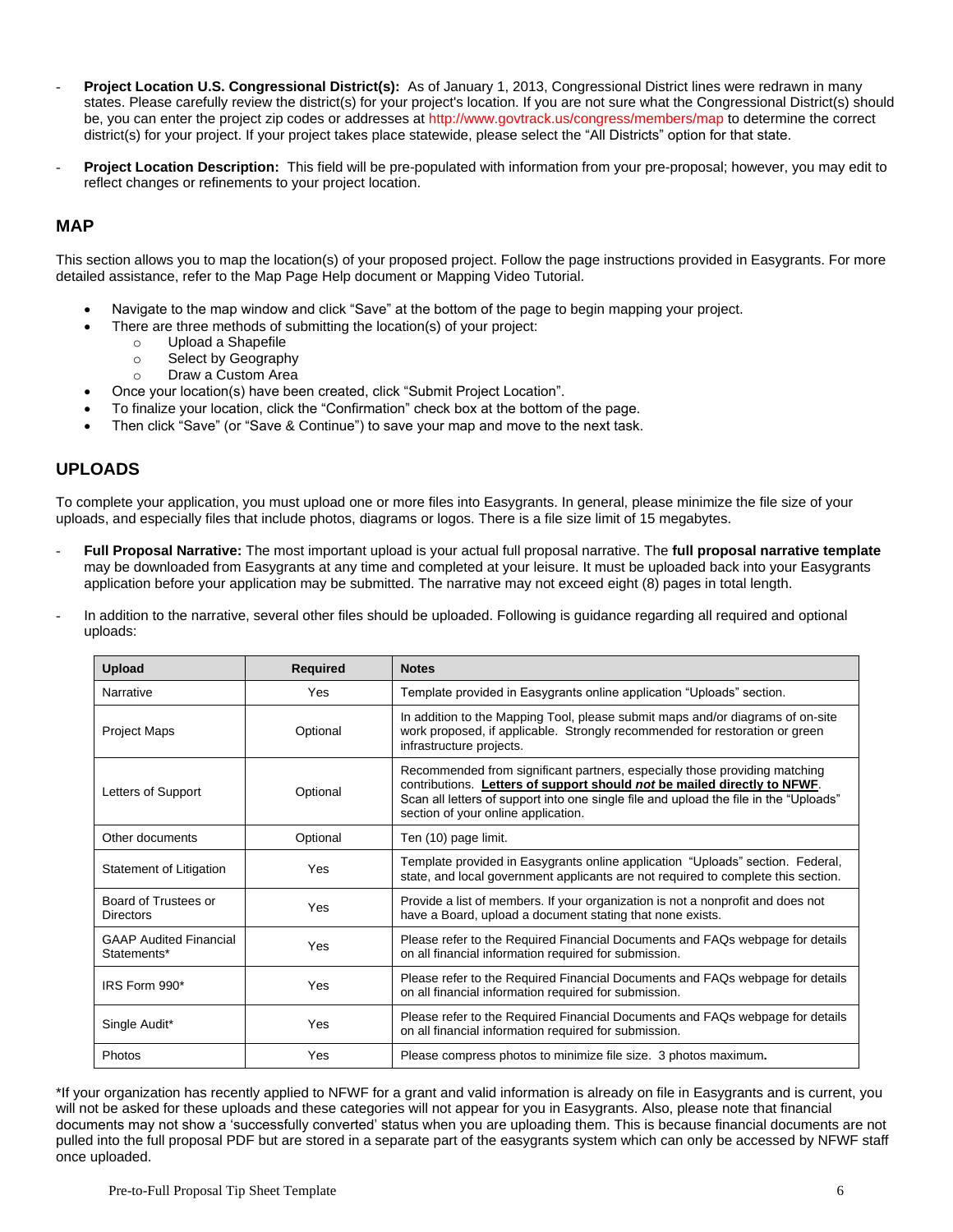## **METRICS**

This section allows you to select the activity and outcome metrics you will use to measure your project's progress and success. Follow the directions provided in Easygrants and the Request for Proposals to complete this section. A couple of pointers:

- A list of metrics associated with this program will be presented.
- Hover your mouse cursor over the "?" next to a metric to read its description and specific guidance.
- Please "Add" and complete at least one metric relevant to reporting your project's progress.
- For each metric you will need to provide values for "Starting Value" and "Target Value". In most cases the starting value will be zero (0).
- In your project narrative, you will have the opportunity to describe additional activities and outcomes associated with your project.

### **BUDGET**

Please refer to the Detailed Budget Instructions sheet in order to accurately complete a budget for this project.

- Budgets without narrative descriptions may be rejected and/or returned to the applicant for further details and clarification.
- Narratives should be written is such a way that someone not specifically familiar with the project can conceptually understand the rationale, purpose and calculation of the anticipated costs identified.
- The "Requested Amount" in the Project Information section must match your budget grand total exactly. The budget should only represent the grant amount being requested from NFWF; it should not include matching funds or represent the overall budget for the project.
- NFWF reserves the right to evaluate the cost-effectiveness of a budget, which may include, but is not limited to, an assessment of either or both direct and indirect costs in the proposed budget.

Indirect Costs: If you intend to include indirect costs in your budget, please review NFWF's Indirect Cost Policy.

- The federal government has determined that a *de minimis* 10% indirect rate is an acceptable minimum for organizations without a NICRA, as such NFWF reserves the right to scrutinize **ALL** proposals with indirect rates above 10% for costeffectiveness.
- If you are including indirect costs in your budget request, please provide a narrative description identifying what the indirect request will be supporting (e.g., CEO salary, rent for lab space central to project site, etc.).
- Indirect cost narratives should include a statement of whether the applicant has ever had a NICRA. If the applicant has a NICRA, it shall include supporting documentation.
- Budgets without narrative descriptions for indirect costs may be rejected and/or returned to the applicant for further details and clarification.

## **MATCHING CONTRIBUTIONS**

Projects must have a minimum match of 1:1 non-federal cash or in-kind contributions. Larger match ratios and matching fund contributions from a diversity of partners are encouraged and will be more competitive.

Click the "Add" button to add sources of matching contributions, and list each source separately in the space provided. Match consists of the portion of project costs not paid with NFWF funds and may be in the form of cash, in-kind or volunteer contributions. Match must meet all of the following criteria:

Non-federal Matching Contributions:

- Verifiable from the grantee's records
- Not included as contributions for any other Federal award
- Reasonable and necessary for accomplishment of project or program objectives
- Committed directly to the project and used within the period of performance
- Allowable under OMB 2 CFR 200 Cost Principles

Federal Matching Contributions\*:

- Verifiable from the grantee's records
- Reasonable and necessary for accomplishment of project or program objectives
- **Committed directly to the project and used within the period of performance**

*\*While they do not count toward the non-federal matching requirement, applicants are encouraged to include federal contributions to demonstrate the full scope and support of the project or to meet the match requirement of a non-federal NFWF program.*

### **PERMITS and APPROVALS**